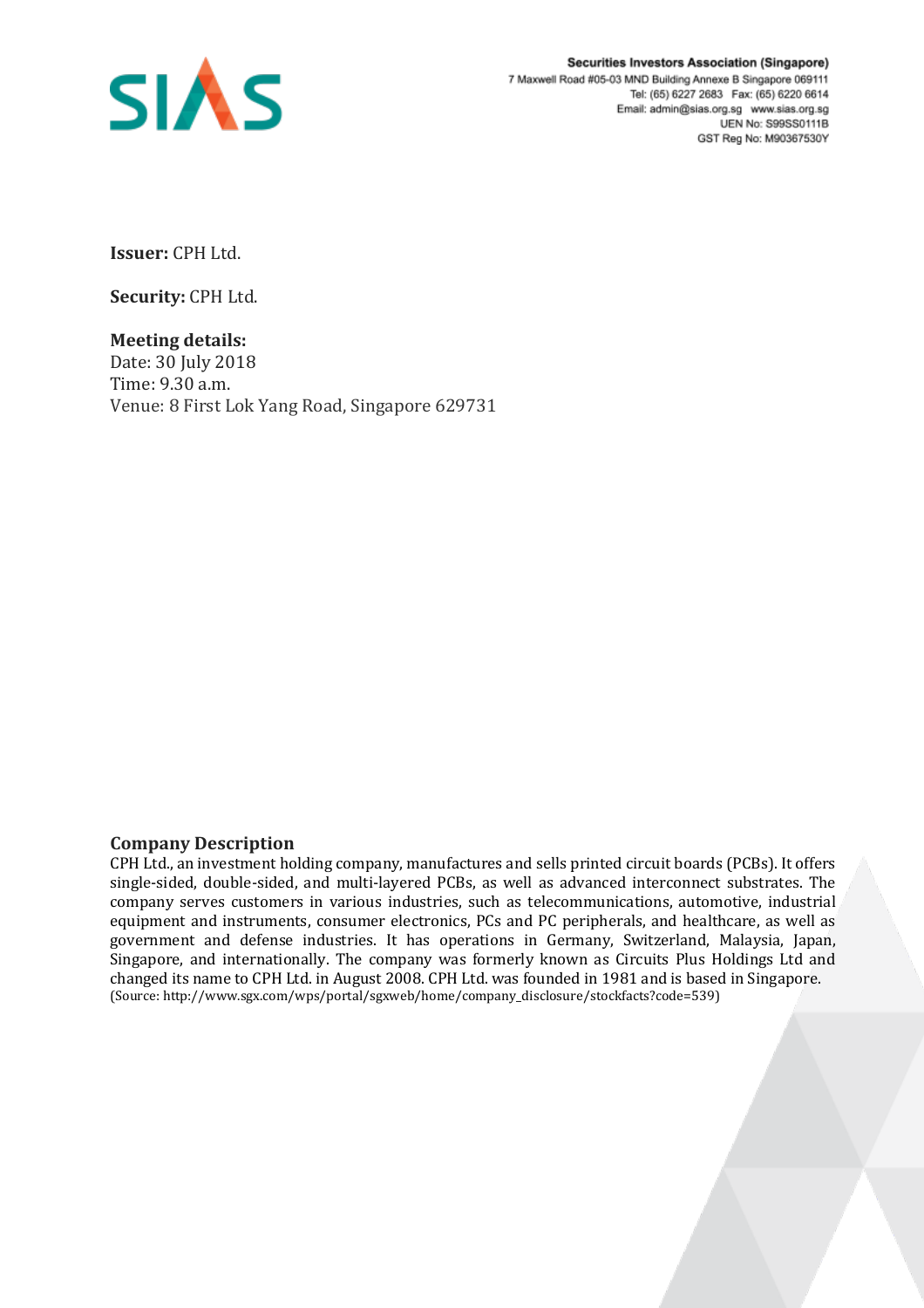

1. As noted in the Chairman's Message, the group, as a smaller scale printed circuit board manufacturer faced intense competition from its larger competitors who had the economies of scale.

For the financial year ended 31 March 2018, the loss attributable to owners of the parent amounted to \$(1,744,160). The losses in FY2012-FY2017 were \$(3,592,897), \$(531,232), \$(4,216,243), \$(434,202), \$(943,087) and \$(1,661,628).

Equity has decreased from the peak of \$21,574,092 to \$12,316,286 as at the end of the reporting period.

#### PRINCIPLE 1: THE BOARD'S CONDUCT OF AFFAIRS

The Board is collectively responsible for the success of the Group and is accountable to its shareholders.

The functions of the Board, apart from its statutory responsibilities, include:

- deciding and approving strategic plans, key business initiatives, major investments and funding matters;
- monitoring the performance of the Management and the Group towards achieving adequate shareholders' values, including but not limited to reviewing the financial performance of the Group;

(Source: Company annual report; emphasis added)

In the Corporate Governance Report, the board has stated that it is responsible for the success of the group and is accountable to its shareholders. Its function includes "monitoring the performance of the Management and the Group towards achieving adequate shareholders' values, including but not limited to reviewing the financial performance of the Group" (page 9).

- **(i) Considering the performance of the group, would the board consider it timely to carry out a strategic review to assess the core competencies of the group, its management and its financial strength and to fine-tune its strategy so as to create long-term sustainable value for all the shareholders?**
- **(ii) In addition, can the independent directors provide shareholders with an assessment of the performance of the group?**

2. Mr Lee Teong Sang and Mr Tito Shane Isaac have served as Independent Directors of the Company for more than nine years.

Mr Lee and Mr Isaac were first appointed to the board on 16 September 2004 and on 30 August 2006 respectively. Accordingly, Mr Lee and Mr Isaac have served on the board for more than 13 years and more than 11 years.

The nominating committee (NC) comprises Tito Shane Isaac (as chairman), Lee Teong Sang and Ong Kian Soon.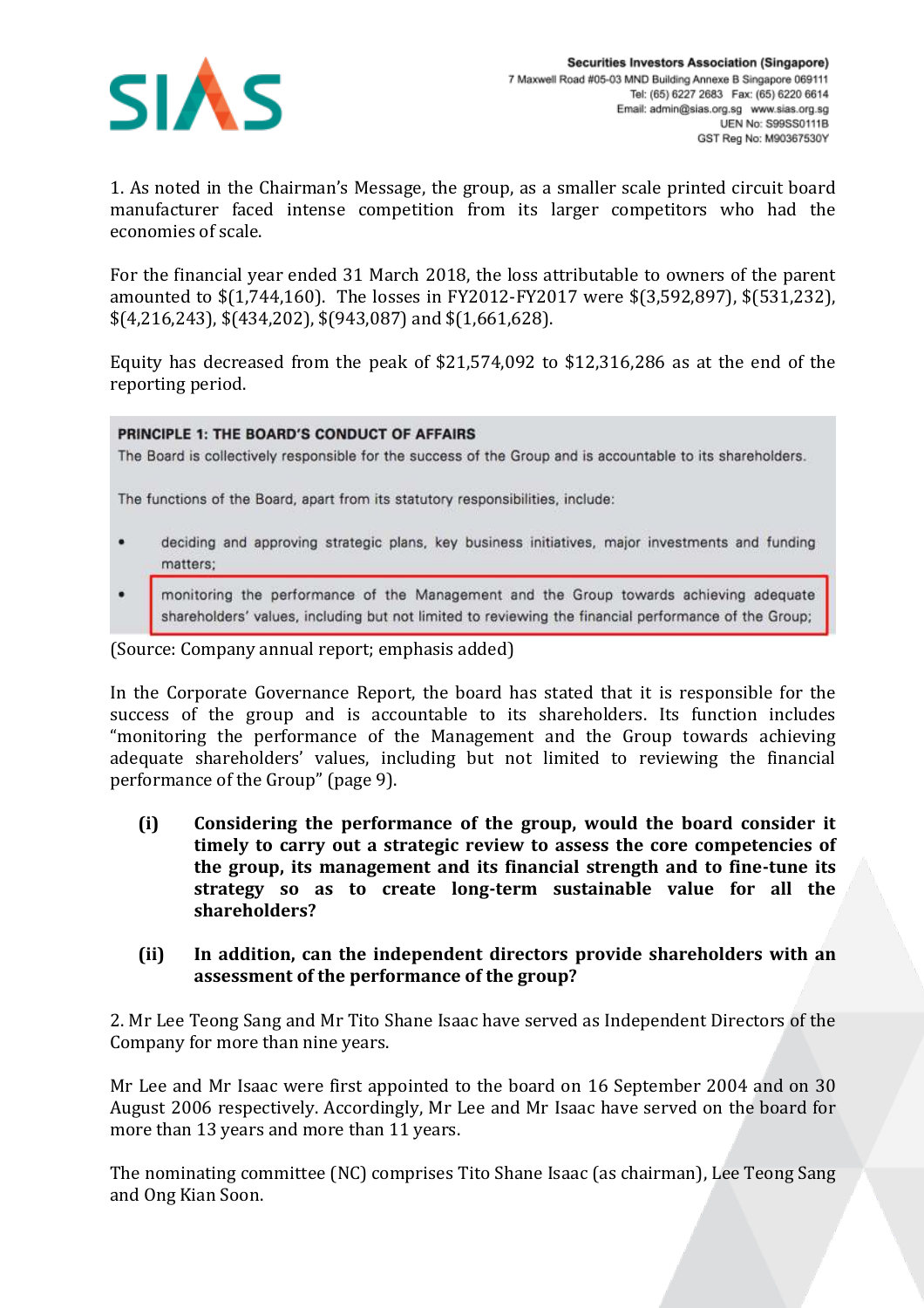

# **(i) Can the NC confirm that no director was involved in the review of his own independence?**

As recommended by Guideline 2.4 of the 2012 Code of Corporate Governance, the independence of any director who has served on the Board beyond nine years from the date of his first appointment should be subject to particularly rigorous review.

### **(ii) Can the nominating committee (NC) explain in greater detail if a particularly rigorous review was carried out to assess the independence of the long tenured directors?**

On page 12, the board has stated the following:

*To plan for Board renewal and succession, and also to ensure progressive refreshing of the Board, the NC has adopted practices which includes a retirement schedule and a rigorous review of the appointment and independence of Directors who have served on the Board for more than nine years.*

**(iii) Notwithstanding that the NC has determined that all three directors are independent, and with the appointment of Mr Lee Seng Chan as independent director on 1 July 2011, can the board elaborate further on the near-term plans and the "retirement schedule" to refresh the board membership progressively and in an orderly manner, to avoid losing institutional memory?**

3. In the Remuneration section of the Corporate Governance Report, the level and mix of remuneration for executive directors was stated as follows:

*Executive Directors are paid a basic salary, allowances and performance-related bonus for their contributions. The performance-related bonus was payable based on both qualitative and quantitative performance criteria. Qualitative criteria included leadership skills, people development, commitment and teamwork. Quantitative performance conditions measure the achievement of individual and corporate performance targets such as sales and profitability targets. The performance-related element of the remuneration is designed to align interests of Executive Directors with those of shareholders and link rewards to corporate and individual performance. In view of the challenging market and decrease in customer demand, the Group was not profitable in FY2018. Save for the abovementioned, the RC has reviewed and is satisfied that the corporate performance targets have been met for FY2018.*

- **(i) Can the remuneration committee (RC) elaborate further on how it had measured the qualitative and quantitative performance criteria?**
- **(ii) Specifically, what is the basis of awarding the executive directors bonuses of 7% (of their remuneration package) when the group has been making losses for years?**